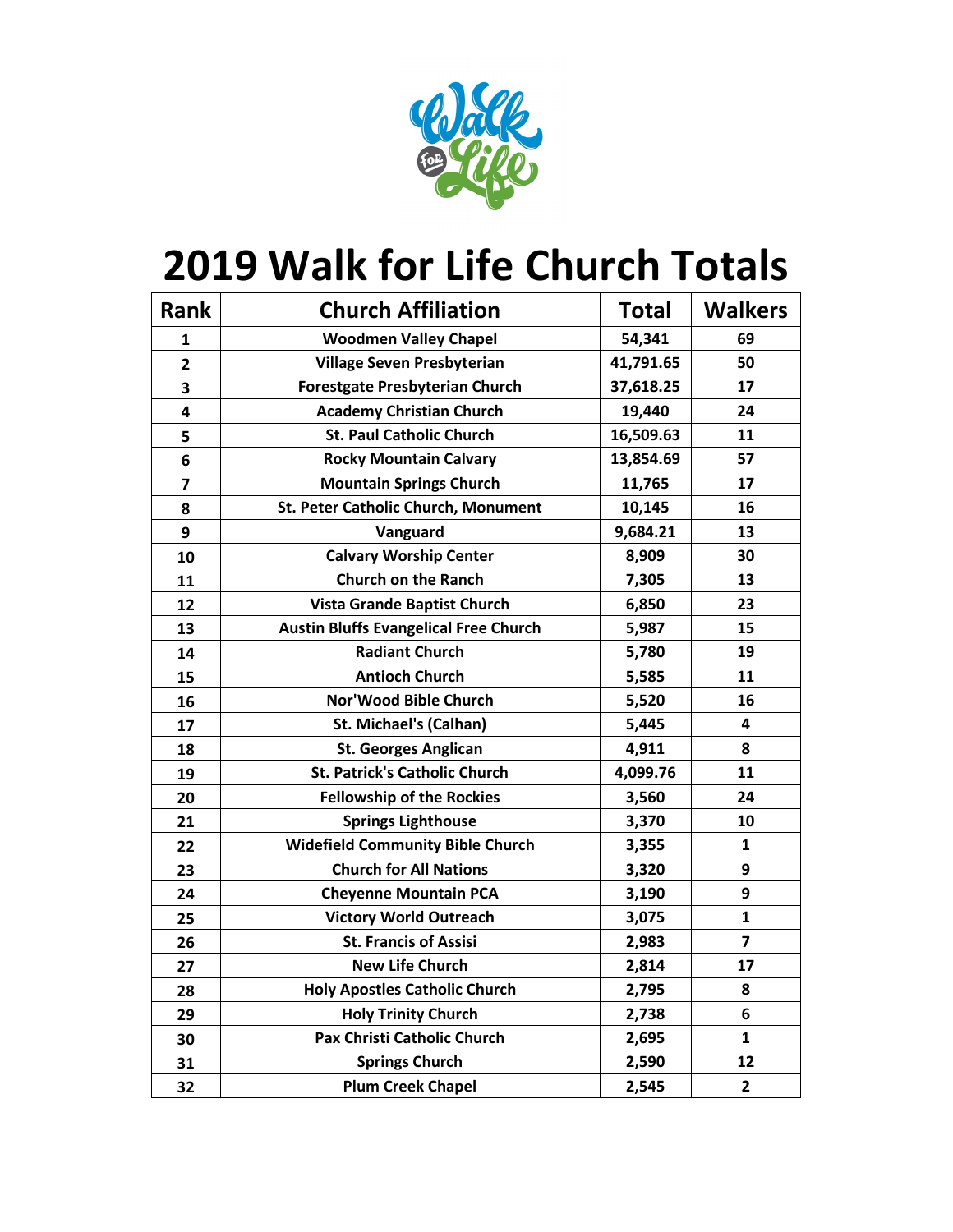| 33 | <b>Rock Family Church</b>                   | 2,535    | 5                       |
|----|---------------------------------------------|----------|-------------------------|
| 34 | <b>Church at Briargate</b>                  | 2,525    | 6                       |
| 35 | <b>New Life Downtown</b>                    | 2,335    | 8                       |
| 36 | <b>Front Range Alliance Church</b>          | 2,330    | 5                       |
| 37 | <b>Crossroads Chapel</b>                    | 2,190    | $\overline{2}$          |
| 38 | <b>Family of Christ Lutheran Church</b>     | 2,100    | 4                       |
| 39 | <b>International Anglican Church</b>        | 2,026    | 4                       |
| 40 | Our Lady of the Pines                       | 2,020    | 6                       |
| 41 | <b>Corpus Christi Church</b>                | 1,861    | 9                       |
| 42 | <b>Living Hope Church</b>                   | 1,834    | 3                       |
| 43 | <b>Grace First Church</b>                   | 1,775    | 3                       |
| 44 | <b>Mesa Hills Bible Church</b>              | 1,635    | 1                       |
| 45 | <b>Sunnyside Christian Church</b>           | 1,631    | 10                      |
| 46 | Little Log Church                           | 1,575    | 6                       |
| 47 | <b>Colorado Springs Baptist Church</b>      | 1,560    | 1                       |
| 48 | <b>First Baptist Church of Black Forest</b> | 1,545    | 4                       |
| 49 | <b>Heritage Baptist Church</b>              | 1,510    | $\overline{2}$          |
| 50 | <b>Friendship Assembly of God</b>           | 1,495.25 | 11                      |
| 51 | <b>Divine Redeemer</b>                      | 1,380    | 3                       |
| 52 | <b>Faith Evangelical Free Church</b>        | 1,374    | $\overline{2}$          |
| 53 | <b>Charis Christian Center</b>              | 1,209.36 | $\overline{\mathbf{c}}$ |
| 54 | <b>Front Range Alliance Church-East</b>     | 1,105    | 5                       |
| 55 | <b>Black Forest Chapel</b>                  | 1,080    | 9                       |
| 56 | <b>Northview Evangelical Free Church</b>    | 1,080    | 1                       |
| 57 | <b>Timberline Baptist Church</b>            | 1,050    | 1                       |
| 58 | <b>Grace Brethren Church</b>                | 1,040    | $\overline{2}$          |
| 59 | <b>Monument Community Presbyterian</b>      | 1,030    | 1                       |
| 60 | <b>First Presbyterian Church</b>            | 1,000    | 2                       |
| 61 | <b>Messiah's Way Fellowship</b>             | 1,000    | $\mathbf{1}$            |
| 62 | <b>Pulpit Rock Church</b>                   | 1,000    | 5                       |
| 63 | St. Gabriel The Archangel Catholic Church   | 950      | 12                      |
| 64 | <b>First Evangelical Free Church</b>        | 825      | 7                       |
| 65 | <b>Castle Rock Church of Christ</b>         | 775      | 1                       |
| 66 | <b>Hope Church</b>                          | 755      | 3                       |
| 67 | <b>Cragmor Christian Reformed Church</b>    | 750      | 1                       |
| 68 | <b>Missio Dei Falcon</b>                    | 675      | 2                       |
| 69 | <b>Yahweh's Frystown Assembly</b>           | 649      | 1                       |
| 70 | Our Lady of Fort Carson Catholic Church     | 595      | 1                       |
| 71 | The Road @ Chapel Hills                     | 575      | 4                       |
| 72 | <b>Fellowship of the Rockies - Fountain</b> | 560      | 4                       |
| 73 | <b>Sagecreek Community Church</b>           | 555      | 1                       |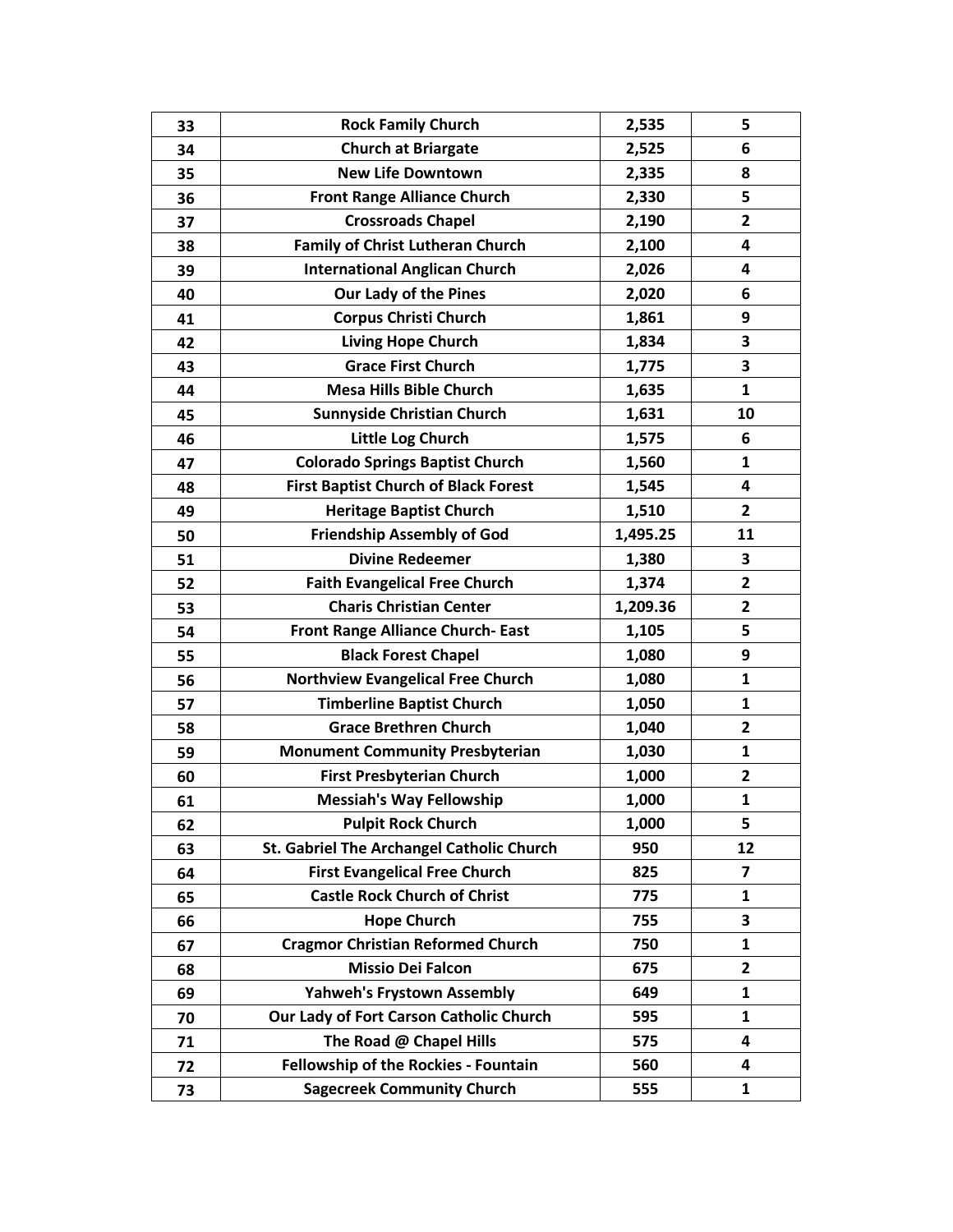| 74  | <b>Pikes Peak Community Church</b>          | 545 | 2            |
|-----|---------------------------------------------|-----|--------------|
| 75  | <b>Gethsemane Christian Fellowship</b>      | 520 | 3            |
| 76  | <b>Sacred Heart</b>                         | 500 | $\mathbf{1}$ |
| 77  | <b>Redeemer Lutheran Church</b>             | 485 | 1            |
| 78  | <b>Meridian Point Church</b>                | 460 | 4            |
| 79  | <b>Medallion Chapel</b>                     | 455 | 1            |
| 80  | <b>Tri-Lakes Reformed Church</b>            | 425 | 9            |
| 81  | <b>High Country Baptist</b>                 | 400 | $\mathbf{2}$ |
| 82  | <b>Hillside Community Church</b>            | 400 | 6            |
| 83  | <b>Eastern Hills Community Church</b>       | 365 | 1            |
| 84  | <b>Church 15five</b>                        | 350 | 3            |
| 85  | <b>Calvary Fellowship Fountain Valley</b>   | 330 | $\mathbf{2}$ |
| 86  | <b>Grace Bible Church</b>                   | 320 | 4            |
| 87  | <b>Fellowship Bible Church</b>              | 265 | 2            |
| 88  | <b>Rock of Ages Lutheran</b>                | 250 | 1            |
| 89  | <b>Cathedral Rock Church</b>                | 225 | 1            |
| 90  | <b>Rocky Mountain Calvary- Ellicott</b>     | 200 | 2            |
| 91  | <b>Alethia Church</b>                       | 160 | 1            |
| 92  | <b>Emmaus Anglican Church, Castle Rock</b>  | 150 | 1            |
| 93  | <b>Springs of Life Church</b>               | 150 | 4            |
| 94  | <b>Woodmen Heights</b>                      | 150 | 2            |
| 95  | <b>Anchor Way Baptist</b>                   | 120 | 1            |
| 96  | <b>Catholic Diocese of Colorado Springs</b> | 105 | 1            |
| 97  | <b>Calvary South Denver</b>                 | 100 | 1            |
| 98  | <b>Elbert Christian Church</b>              | 100 | 1            |
| 99  | <b>Incline</b>                              | 100 | $\mathbf{1}$ |
| 100 | <b>Shepherd of the Springs</b>              | 100 | 1            |
| 101 | <b>The Table</b>                            | 100 | 1            |
| 102 | <b>Tri-Lakes Chapel</b>                     | 100 | 4            |
| 103 | <b>CORE Christian Community</b>             | 85  | 3            |
| 104 | Awakening                                   | 75  | 1            |
| 105 | <b>Colorado Freedom Church</b>              | 75  | $\mathbf{1}$ |
| 106 | <b>Home Fellowship</b>                      | 75  | $\mathbf{1}$ |
| 107 | <b>Cheyenne Mountain Fellowship</b>         | 50  | 1            |
| 108 | <b>Covenant United Reformed Church</b>      | 50  | 2            |
| 109 | <b>Grace and Peace</b>                      | 50  | 1            |
| 110 | <b>Tri-Lakes United Methodist Church</b>    | 50  | $\mathbf{2}$ |
| 111 | <b>Lighthouse Baptist Church</b>            | 45  | $\mathbf{1}$ |
| 112 | <b>St. Mary's Catholic Church</b>           | 35  | 2            |
| 113 | <b>Cherry Hills</b>                         | 30  | 1            |
| 114 | <b>Boulder Street Church</b>                | 25  | 1            |